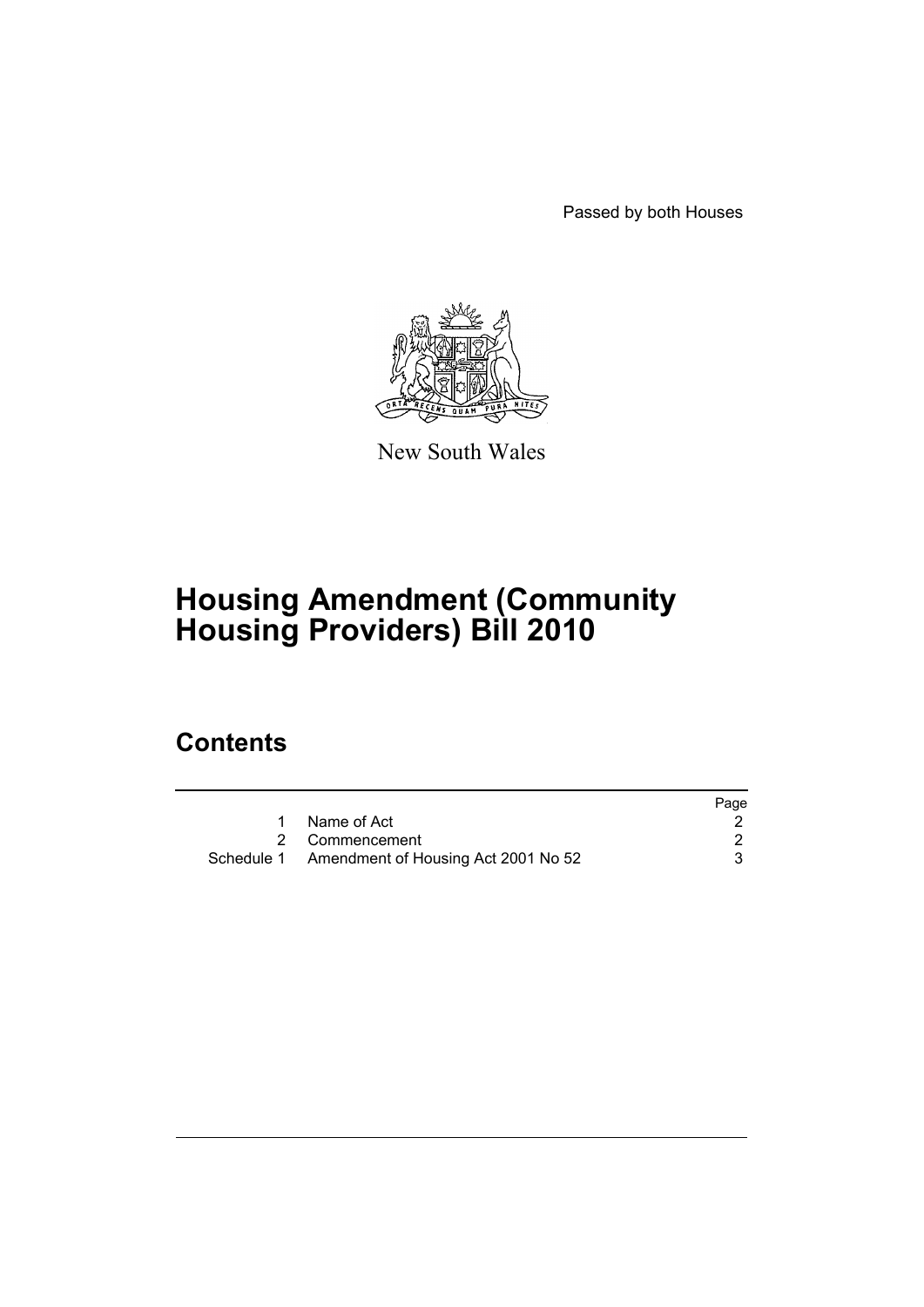*I certify that this public bill, which originated in the Legislative Assembly, has finally passed the Legislative Council and the Legislative Assembly of New South Wales.*

> *Clerk of the Legislative Assembly. Legislative Assembly, Sydney, , 2010*



New South Wales

# **Housing Amendment (Community Housing Providers) Bill 2010**

Act No , 2010

An Act to amend the *Housing Act 2001* to make further provision in relation to community housing providers; and for other purposes.

*I have examined this bill and find it to correspond in all respects with the bill as finally passed by both Houses.*

*Assistant Speaker of the Legislative Assembly.*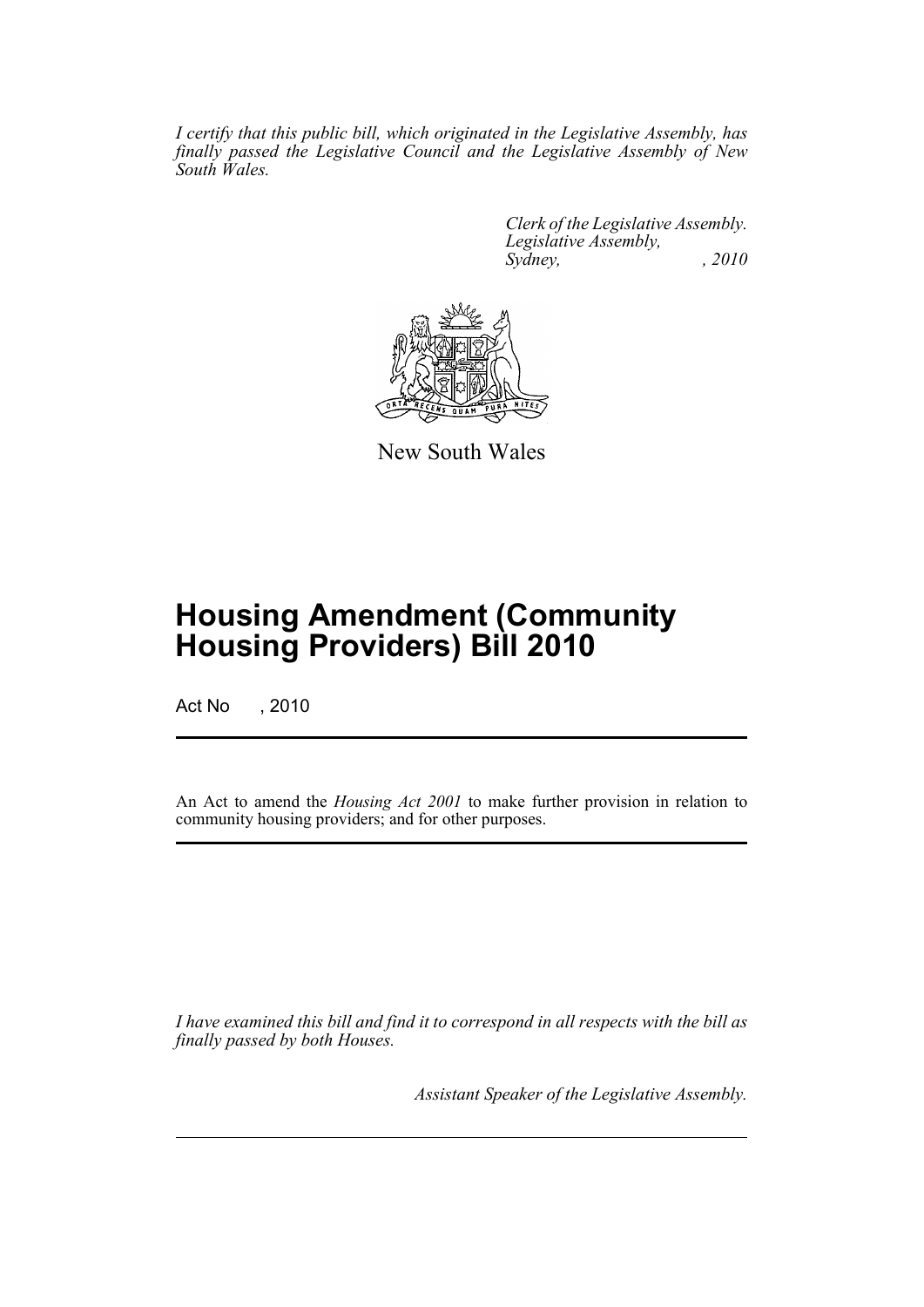## <span id="page-2-0"></span>**The Legislature of New South Wales enacts:**

## **1 Name of Act**

This Act is the *Housing Amendment (Community Housing Providers) Act 2010*.

## <span id="page-2-1"></span>**2 Commencement**

This Act commences on the date of assent to this Act.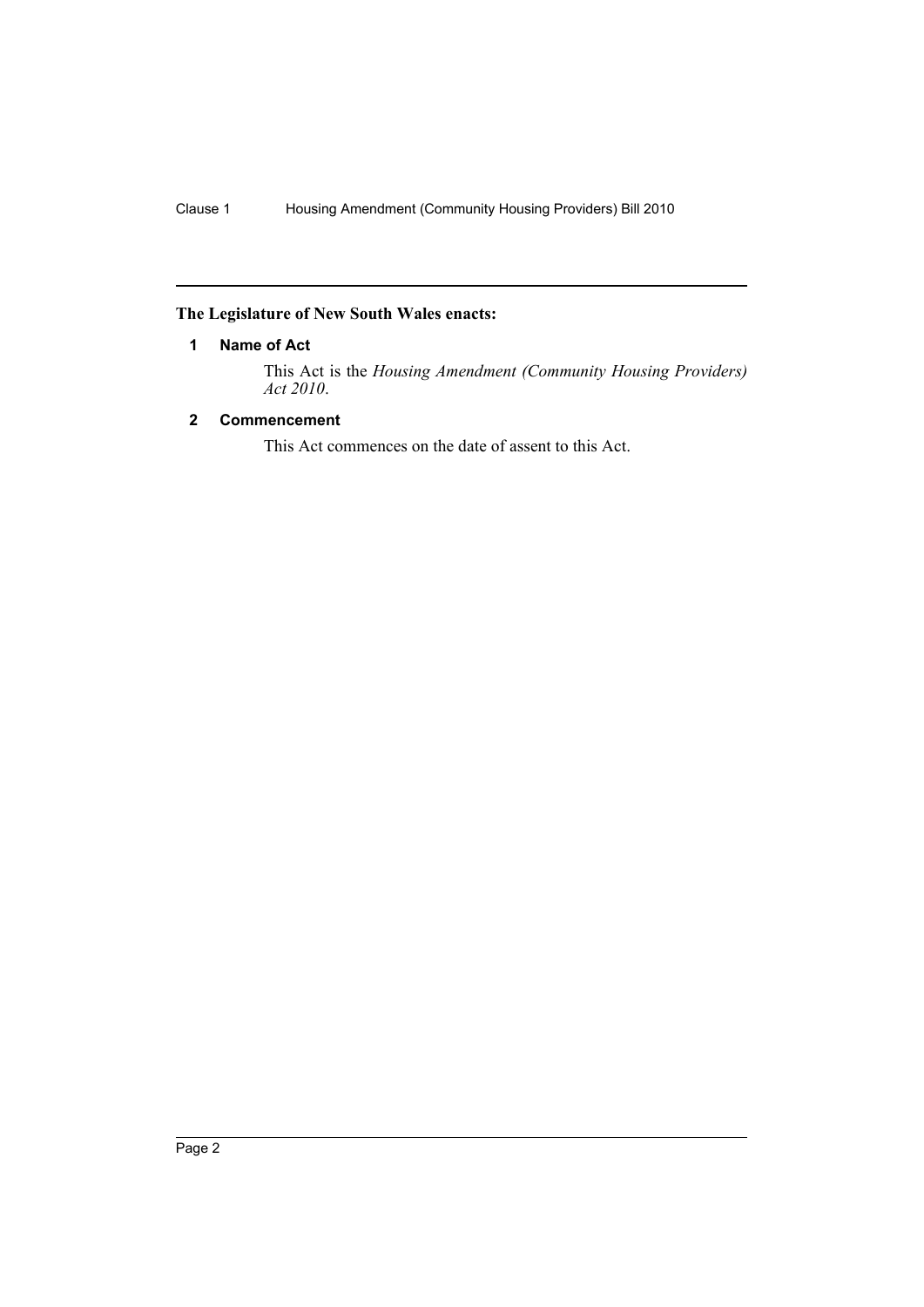Amendment of Housing Act 2001 No 52 Schedule 1

## <span id="page-3-0"></span>**Schedule 1 Amendment of Housing Act 2001 No 52**

### **[1] Section 3 Definitions**

Omit the definition of *Department*. Insert instead: *Department* means the Department of Human Services.

### **[2] Part 9A, Division 1A**

Insert after the heading to Part 9A:

## **Division 1A Interpretation**

### **67AA Definitions**

In this Part:

*assets* means any legal or equitable estate or interest (whether present or future and whether vested or contingent and whether personal or assignable) in real or personal property of any description (including money), and includes securities, choses in action and documents.

*instrument* means an instrument (other than this Act) that creates, modifies or extinguishes rights or liabilities (or would do so if lodged, filed or registered in accordance with any law), and includes any judgment, order or process of a court.

*land* includes:

- (a) a legal or equitable estate or interest in the land, or
- (b) an easement, right, charge, power or privilege over, or in connection with, the land.

*liabilities* means any liabilities, debts or obligations (whether present or future and whether vested or contingent and whether personal or assignable).

*new owner*, in relation to land vested by an order under this Part, means the community housing provider in which the land is vested by the order.

*notice of intent to cancel registration* means a notice issued under section 67F (3).

*notice of non-compliance* means a notice issued under section  $67F(2)$ .

*officer* of a registered community housing provider has the same meaning as the term *officer* of a corporation has in the *Corporations Act 2001* of the Commonwealth.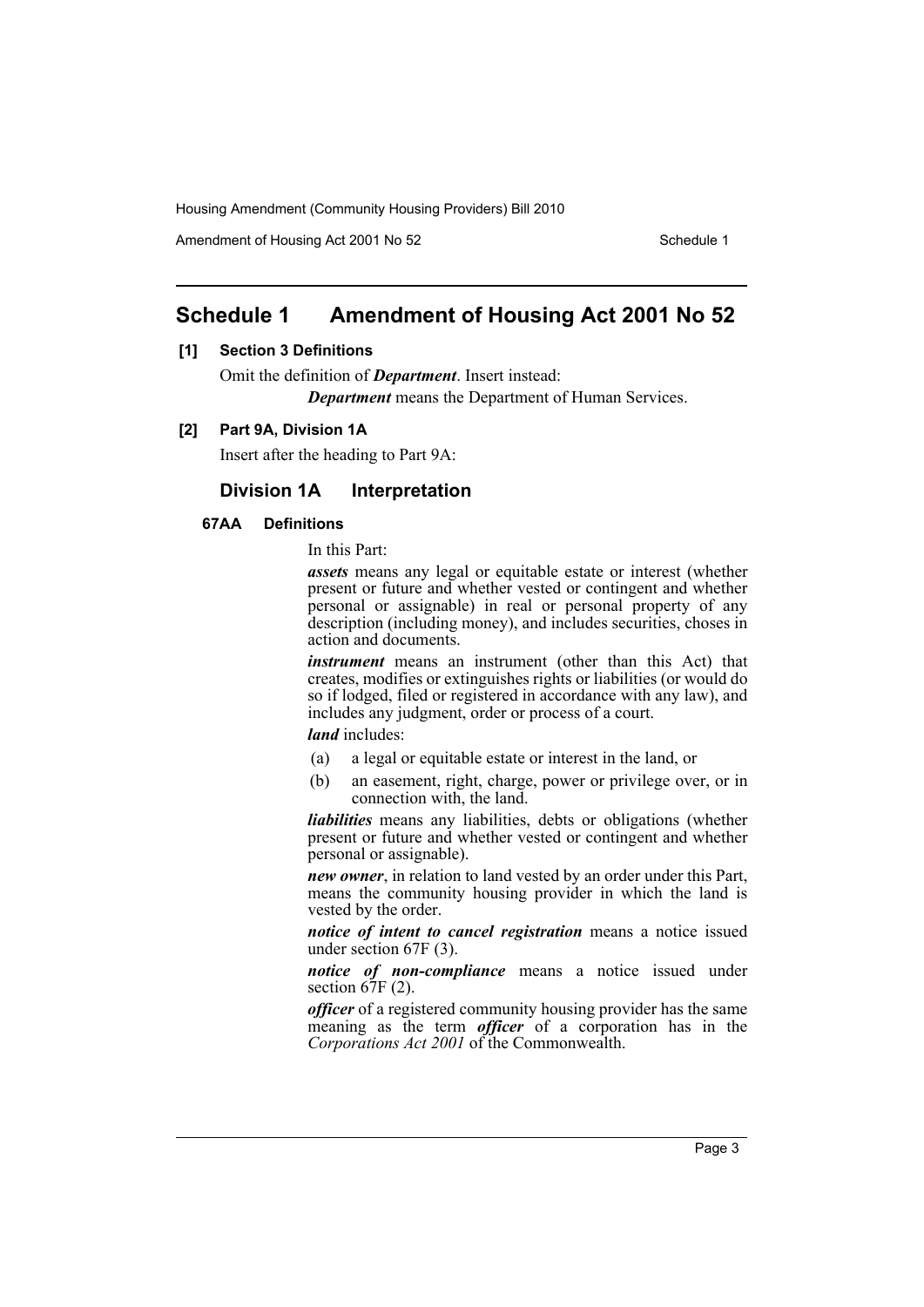Schedule 1 Amendment of Housing Act 2001 No 52

*rights* means any rights, powers, privileges or immunities (whether present or future and whether vested or contingent and whether personal or assignable).

*vesting date*, in relation to land vested in a community housing provider by an order under this Part, means the date on which the vesting takes effect.

#### **[3] Section 67C Register**

Insert after section 67C (2):

(2A) Without limiting subsection (2), the Registrar is to include in the register a copy of each notice of intent to cancel registration issued to a registered community housing provider.

#### **[4] Section 67F**

Omit the section. Insert instead:

#### **67F Compliance with Act and regulations**

- (1) The Registrar may take action under this section if the Registrar reasonably believes that a registered community housing provider is not complying with this Act or the regulations.
- (2) The Registrar may issue to a registered community housing provider a notice in writing (a *notice of non-compliance*) identifying the matters required to be addressed in order to avoid cancellation of the provider's registration and specifying a period of at least 30 days in which those matters are to be addressed.
- (3) The Registrar may issue a *notice of intent to cancel registration* to a registered community housing provider if the Registrar is of the opinion that:
	- (a) the provider has not addressed the matters identified in a notice of non-compliance issued to the provider within the period specified in the notice of non-compliance, or
	- (b) the provider's failure to comply with this Act or the regulations is serious and requires urgent action.
- (4) A notice of intent to cancel registration is a notice in writing that identifies the matters that the Registrar considers warrant cancellation of the provider's registration and states:
	- (a) that the provider's registration will be cancelled unless, within the period specified in the notice (being a period of at least 14 days), the provider satisfies the Registrar that its registration should not be cancelled, or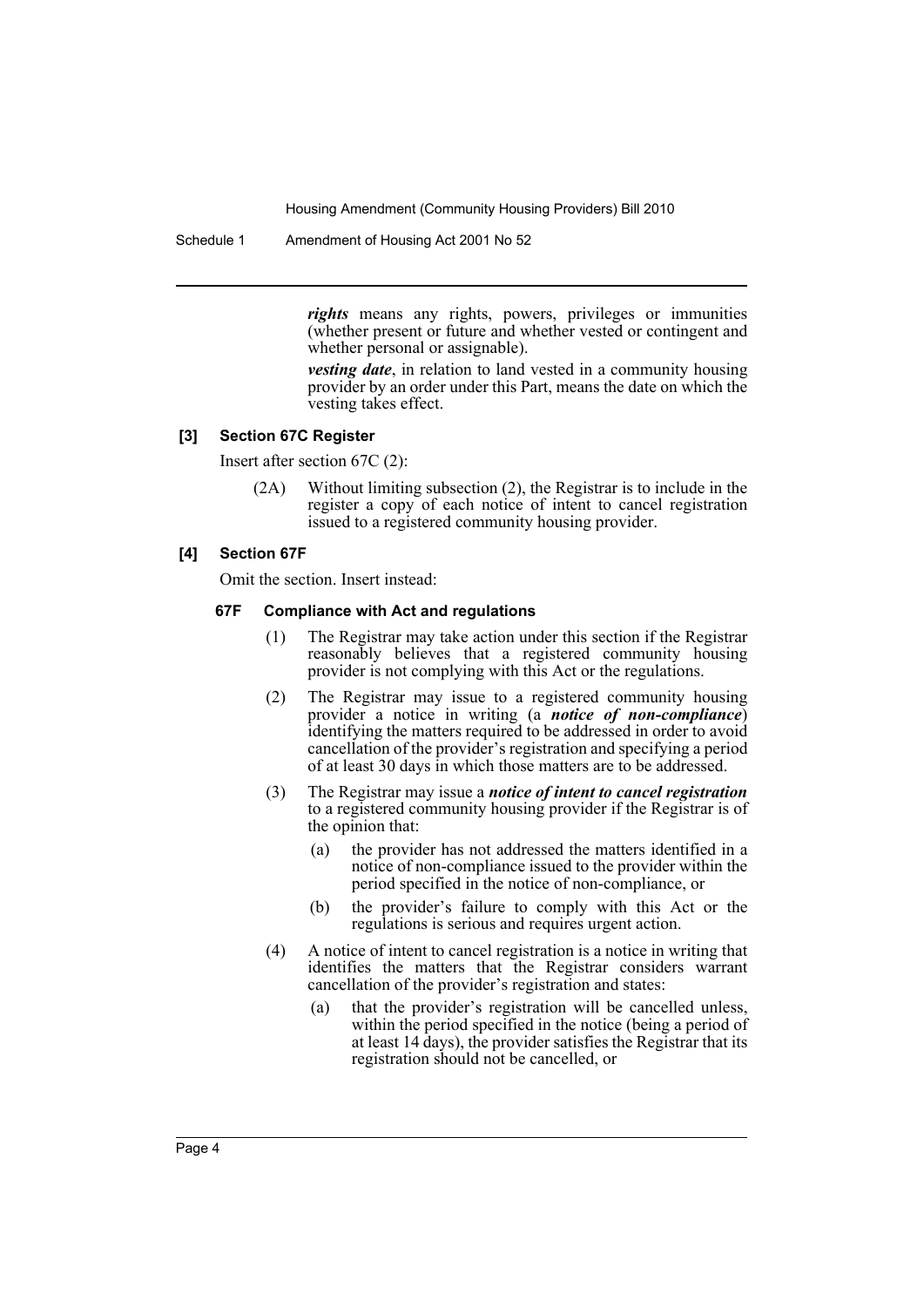Amendment of Housing Act 2001 No 52 Schedule 1

- (b) that the provider's registration will be cancelled unless:
	- (i) within the period specified in the notice (being a period of at least 14 days), the provider appoints in accordance with section 67FA a person with qualifications of a kind specified in the notice as a special adviser to assist the provider to address those matters, and
	- (ii) within such further period specified in the notice, the provider reports to the Registrar on those matters and satisfies the Registrar that its registration should not be cancelled.
- (5) Any period specified in a notice under this section may be extended in writing by the Registrar at the request of the community housing provider concerned if the Registrar is satisfied that there are good reasons for extending the period.

## **[5] Section 67FA**

Insert after section 67F:

## **67FA Appointment of special adviser**

- (1) A special adviser is a person appointed by a registered community housing provider for the purposes of a notice of intent to cancel registration issued to the provider.
- (2) A special adviser is to be appointed to assist the provider in complying with this Act and the regulations and, in particular, to assist the provider in addressing the matters identified in the notice of intent to cancel registration.
- (3) A special adviser is to be a person who is independent of the community housing provider.
- (4) The costs relating to the appointment of a special adviser and payable to a special adviser are payable by the community housing provider.
- (5) The community housing provider is to give the special adviser access to any accounts, records or other documents that the special adviser considers necessary to inspect in order to carry out his or her functions as special adviser.

## **[6] Section 67G Cancellation of registration**

Insert "or to appoint a special adviser as referred to in section 67F (4) (b)" after "cancelled" in section  $67G(1)(d)$ .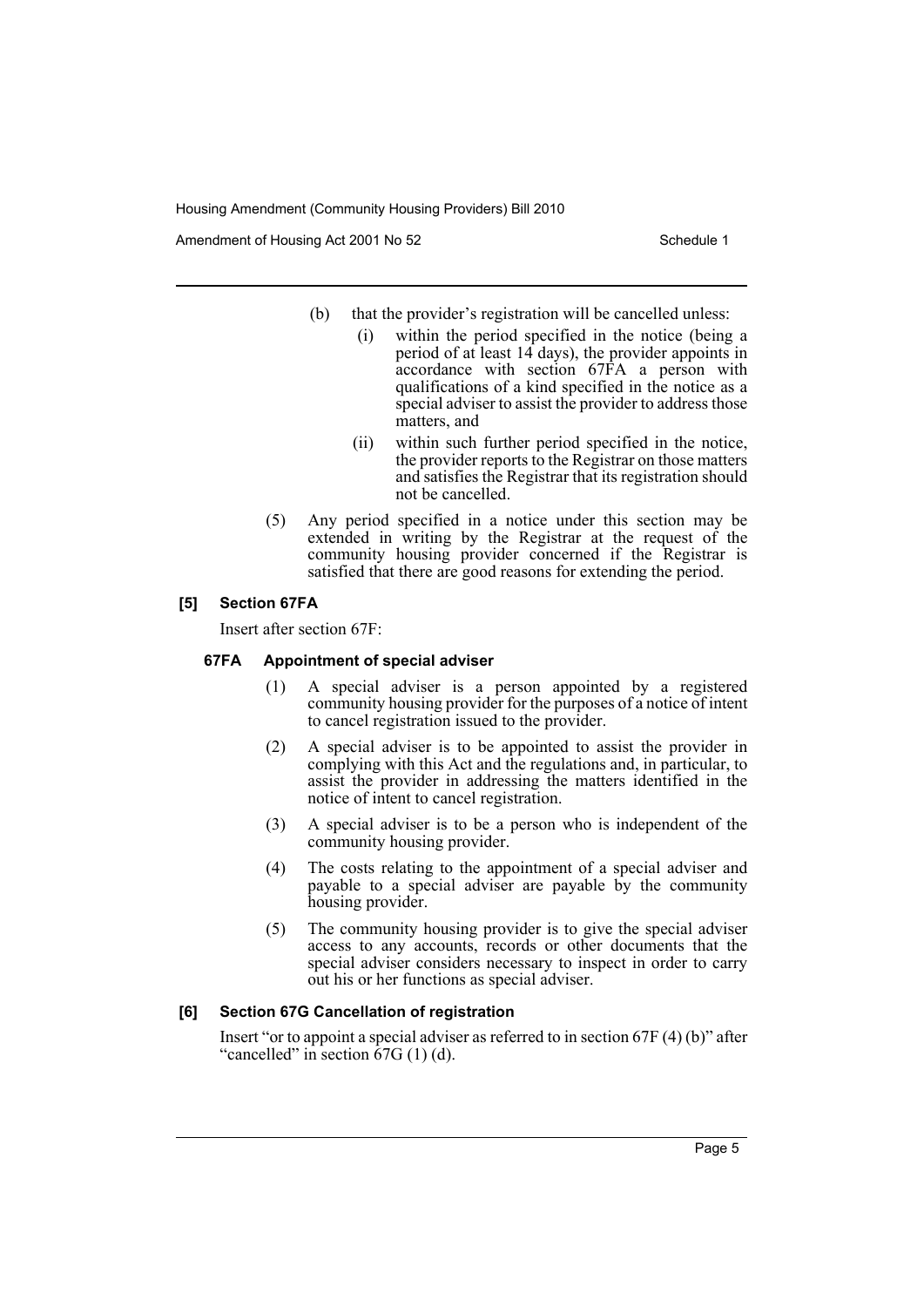Schedule 1 Amendment of Housing Act 2001 No 52

## **[7] Section 67GA**

Insert after section 67G:

#### **67GA Information to be provided to Corporation by Registrar**

The Registrar is to give the Corporation a copy of the following:

- (a) each notice of intent to cancel registration,
- (b) each extension granted by the Registrar under section 67F (5),
- (c) each notice of cancellation of registration given by the Registrar under section 67G (2).

### **[8] Section 67HA**

Insert before section 67I:

#### **67HA Circumstances in which Corporation is considered to have interest in certain land**

For the purposes of this Part, the Corporation is taken to have an interest in land of a community housing provider in the following circumstances:

- (a) if the land is vested in, or transferred to, the community housing provider by an order under this Part or in accordance with an instruction given under this Part,
- (b) if the land is acquired by the community housing provider wholly or partly with funding provided by the Corporation,
- (c) if the Corporation constructs housing or makes other improvements on the land,
- (d) if a community housing agreement with the community housing provider identifies the land as being land in which the Corporation has an interest.

## **[9] Section 67J Community housing agreements**

Insert before section 67J (1):

- (1A) The Corporation may enter into a community housing agreement with a registered community housing provider:
	- (a) for the purposes of providing assistance under section 67I, or
	- (b) with respect to land that has been vested in or transferred to the community housing provider by order under this Part or in accordance with an instruction given under this Part.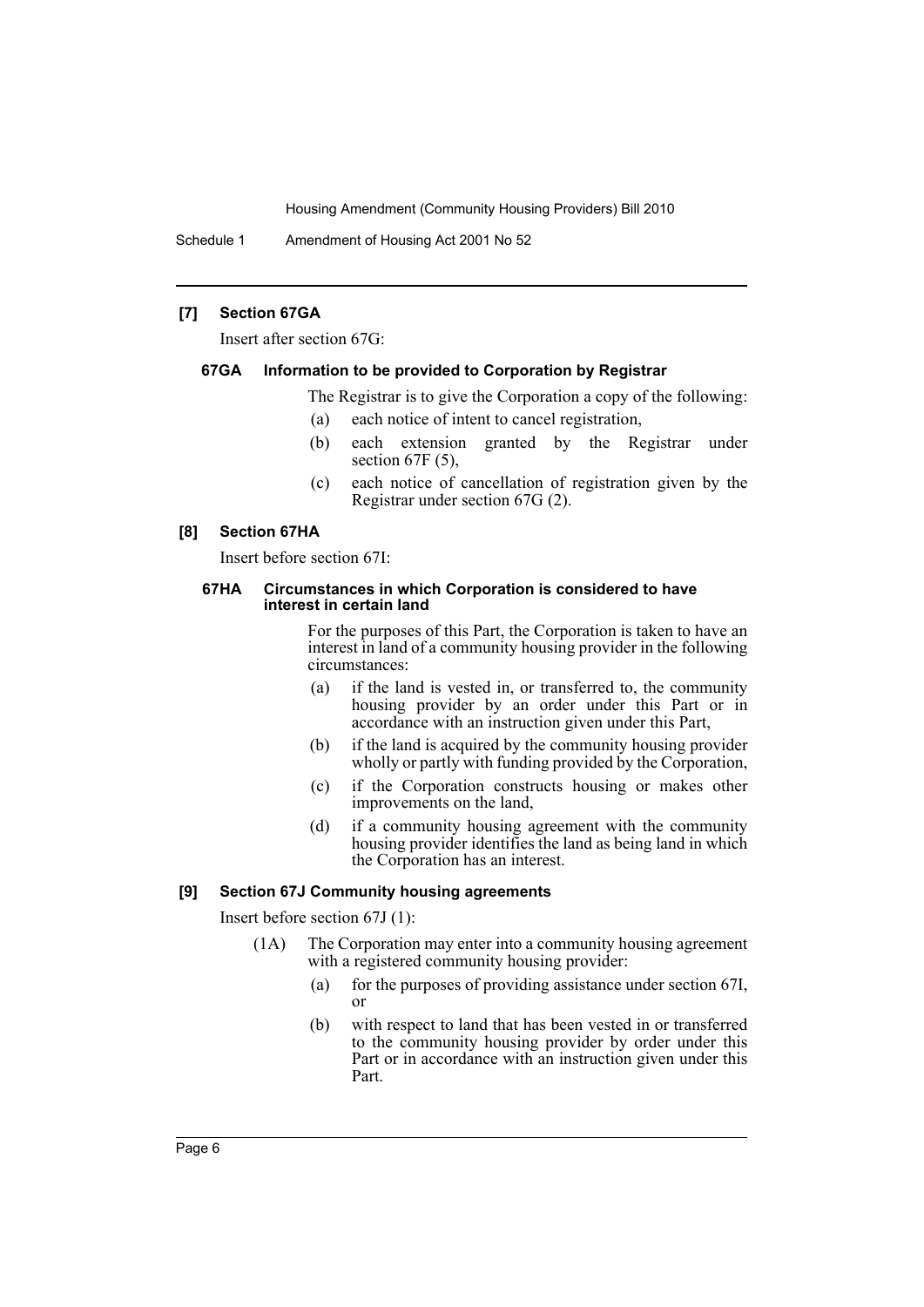Amendment of Housing Act 2001 No 52 Schedule 1

### **[10] Sections 67K–67N**

Insert after section 67J:

#### **67K Conditions of community housing agreements relating to land in which Corporation has an interest**

A community housing agreement may include conditions relating to any land of the community housing provider concerned in which the Corporation has an interest, including conditions that have effect if:

- (a) the community housing provider fails to use the land for the purposes contemplated by the agreement, or
- (b) the community housing provider proposes to sell or otherwise dispose of the land, or
- (c) the registration of the community housing provider is cancelled under this Act.

#### **67L No dealings in land in which Corporation has an interest without consent of Corporation**

- (1) A community housing provider must not transfer or otherwise deal with land in which the Corporation has an interest unless:
	- (a) the Corporation consents to the transfer or other dealing, or
	- (b) the transfer or other dealing is authorised, or is of a class that is authorised, by a community housing agreement with that community housing provider (*an exempt transaction*), or
	- (c) a community housing agreement with the community housing provider provides that this section does not apply to the land concerned.
- (2) The Corporation must not unreasonably withhold consent under subsection  $(1)$   $(a)$ .
- (3) The Registrar-General must, on application by the Corporation, make a recording in the Register kept under the *Real Property Act 1900* to signify that the land specified in the application is subject to this section.
- (4) The application is to provide details of any exempt transactions.
- (5) If a recording under subsection (3) has been made by the Registrar-General, the Registrar-General is not to register under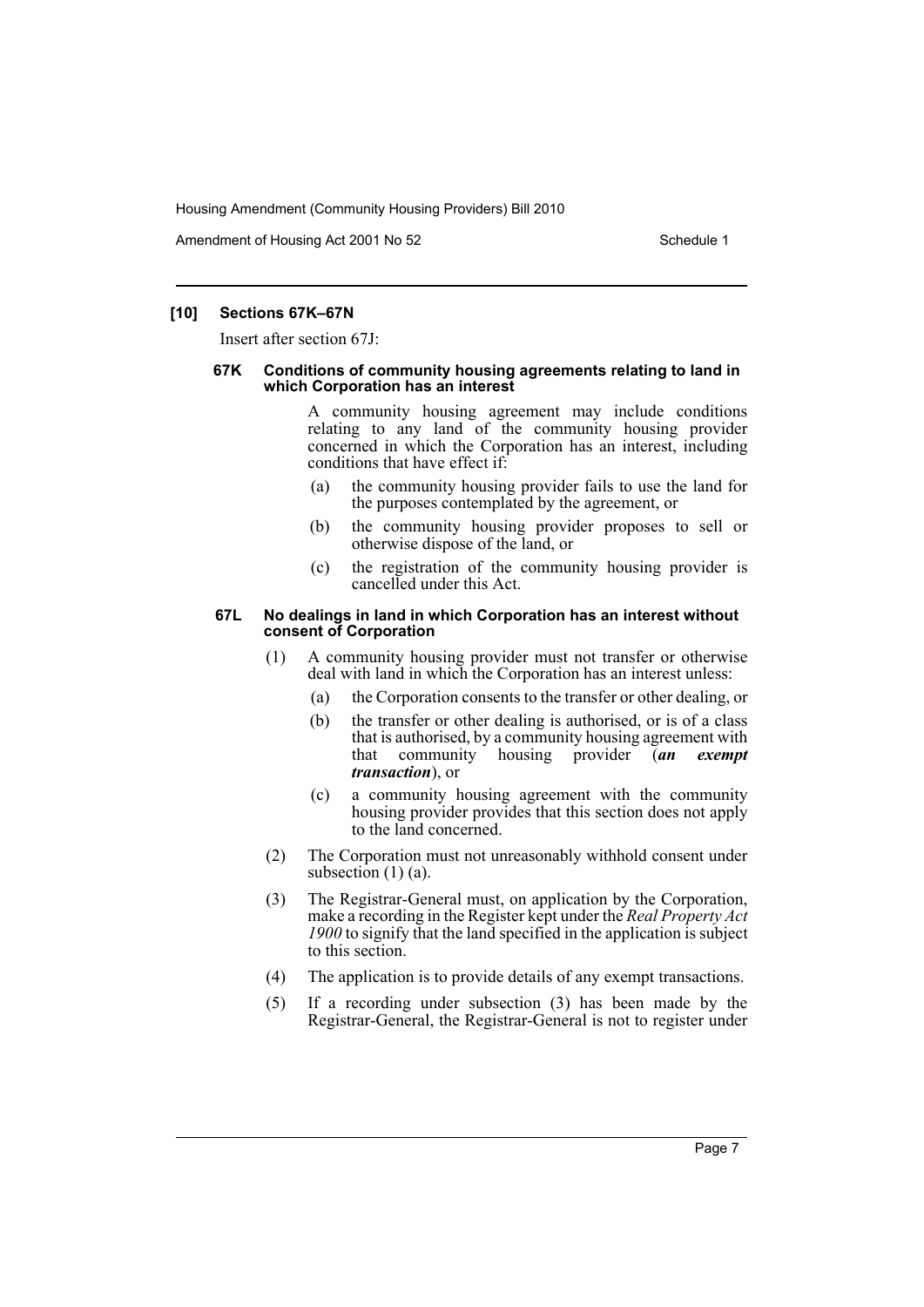the *Real Property Act 1900* a transfer of that land or any other dealing that is otherwise registrable under that Act unless:

- (a) the consent of the Corporation to the transfer or other dealing has been endorsed on the transfer or other dealing, or
- (b) the transfer or other dealing is an exempt transaction (as notified to the Registrar-General by the Corporation), or
- (c) the recording has ceased to have effect (as recorded by the Registrar-General under subsection (6)).
- (6) The Registrar-General must, on the application of the Corporation, make in the Register a recording to signify that a recording made under subsection (3) has ceased to have effect.
- (7) An application by the Corporation under this section is to be made in an approved form under the *Real Property Act 1900* and is to be accompanied by such fee, if any, as may be prescribed by the regulations under that Act.
- (8) If the Corporation makes an application under this section, the Registrar-General is not to inquire into whether the Corporation has an interest in the land concerned or into the terms of any community housing agreement.
- (9) This section does not affect the operation of any other prohibition or restriction relating to transfers or other dealings in land.

## **67M Creation of charge in agreement**

- (1) A community housing agreement may provide that land of a community housing provider that is a party to a community housing agreement is to be charged with the payment of money that is or may become payable under the agreement.
- (2) If the land is land to which the *Real Property Act 1900* applies, section 56 of that Act applies in respect of any such charge.

#### **67N Agreements binding on community housing providers**

- (1) A community housing agreement is binding on the community housing provider to which it relates.
- (2) The Corporation may monitor the activities of a community housing provider to determine whether it is complying with the terms and conditions of a community housing agreement.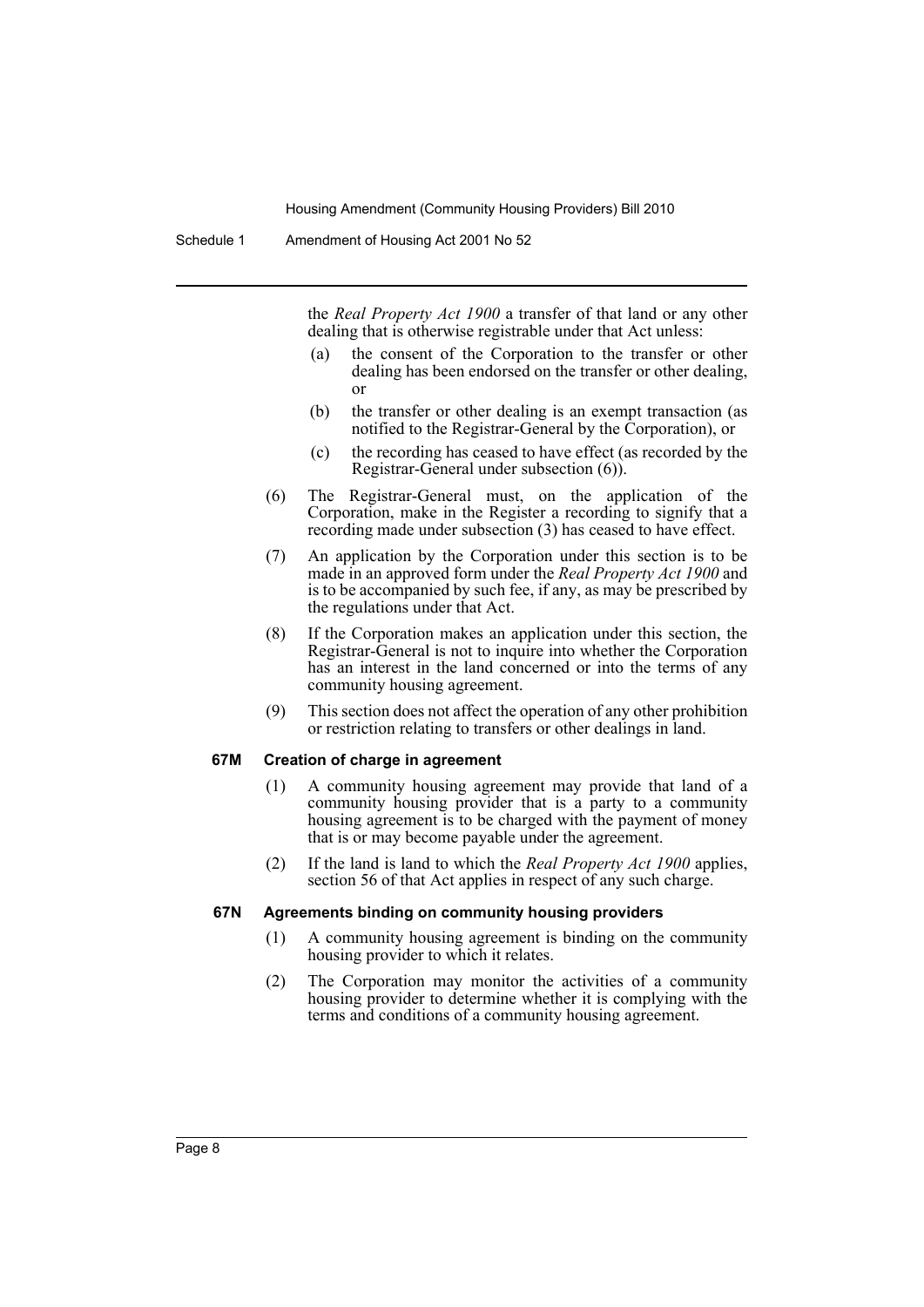Amendment of Housing Act 2001 No 52 Schedule 1

## **[11] Part 9A, Divisions 4–6**

Insert before Part 10:

## **Division 4 Vesting of Corporation land in registered community housing providers**

#### **67O Vesting of Corporation land in registered community housing provider**

- (1) The Governor may, by order published in the Gazette, vest land owned by the Corporation in a registered community housing provider that is a company registered under the *Corporations Act 2001* of the Commonwealth.
- (2) Land is authorised to be included in an order under this section even if the land is subject to other interests.
- (3) The vesting of the land in the registered community housing provider takes effect:
	- (a) on the day specified in the order, or
	- (b) if no day is specified in the order or the day specified in the order occurs before the order is published in the Gazette, on the day on which the order is published in the Gazette.
- (4) Subject to the other provisions of this section, land may be vested by order under this section despite any requirement of any other Act or law that relates to dealing with or disposing of the land.

#### **67P Effect of vesting of land**

- (1) On the vesting date relating to land vested by order under this Division, the land vests in the new owner for an estate in fee simple:
	- (a) without the need for any further conveyance, transfer, assignment or assurance, and
	- (b) subject to any trusts, estates, interests, dedications, conditions, restrictions and covenants to which the land was subject immediately before the vesting date.
- (2) On the vesting date relating to land vested by order under this Division, the following provisions have effect:
	- (a) the rights or liabilities of the Corporation in relation to the land become by virtue of this section the rights or liabilities of the new owner,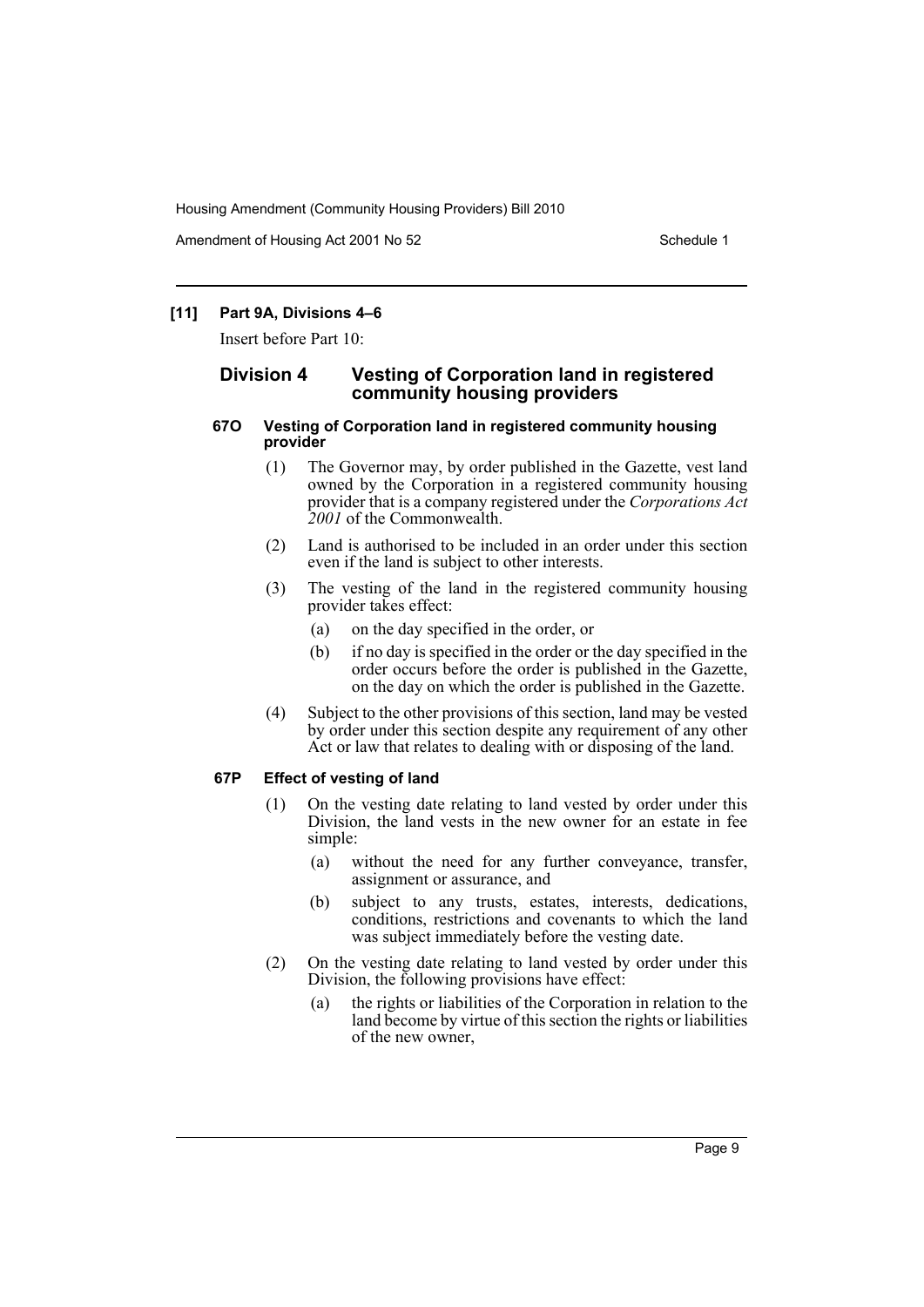- (b) all proceedings relating to the land commenced before the vesting date by or against the Corporation or a predecessor of the Corporation and pending immediately before the vesting date are taken to be proceedings pending by or against the new owner,
- (c) any act, matter or thing done or omitted to be done in relation to the land before the vesting date by, to or in respect of the Corporation is (to the extent to which that act, matter or thing has any force or effect) taken to have been done or omitted by, to or in respect of the new owner,
- (d) the new owner has all the entitlements and obligations of the Corporation in relation to those assets, rights and liabilities that the Corporation would have had but for the order, whether or not those entitlements and obligations were actual or potential at the time the order took effect,
- (e) a reference in any Act, in any instrument made under any Act or in any document of any kind to the Corporation or a predecessor of the Corporation is (to the extent that it relates to that land or those rights or liabilities but subject to the regulations) to be read as, or as including, a reference to the new owner.
- (3) Regulations may be made for or with respect to the conversion of references to the Corporation in any document or class of document to references to the new owner as a consequence of any vesting of land under this Division.

## **Division 5 Provisions to protect Corporation's interest in land**

#### **67Q Director-General may require information from registered community housing provider**

- (1) The Director-General may, by notice in writing, require a registered community housing provider or an officer of a registered community housing provider to do one or more of the following things:
	- (a) provide, in accordance with directions in the notice, such information relating to the assets and liabilities of the community housing provider or any financial matter relating to the community housing provider as is specified in the notice,
	- (b) produce, in accordance with directions in the notice, such records relating to the assets and liabilities of the community housing provider or any financial matter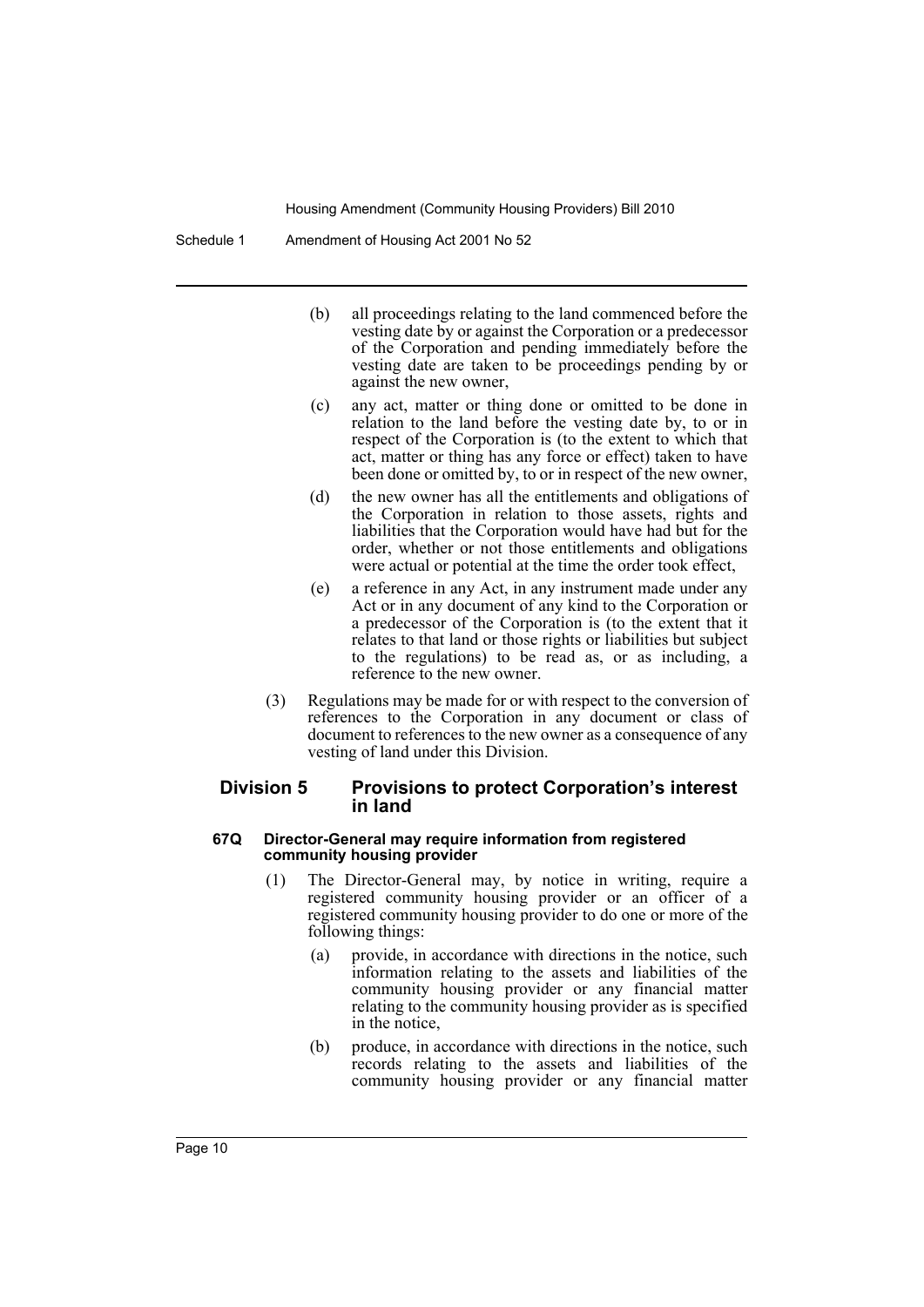Amendment of Housing Act 2001 No 52 Schedule 1

relating to the community housing provider as are specified in the notice and permit examination of the records, the taking of extracts from them and the making of copies of them,

- (c) authorise a person described in the notice to comply with a requirement of the kind referred to in paragraph (a) or (b),
- (d) furnish to the Director-General such authorisations and consents as the Director-General requires for the purpose of enabling the Director-General to obtain information (including financial and other confidential information) from other persons relating to the assets and liabilities of the community housing provider or any financial matter relating to the community housing provider.
- (2) A person who complies with a requirement of a notice under subsection (1) does not on that account incur a liability to another person.
- (3) A person who is the subject of a notice under subsection (1) must comply with a requirement of the Director-General contained in the notice.

Maximum penalty: 20 penalty units.

- (4) A reference in this section:
	- (a) to an asset of a registered community housing provider extends to an asset that was previously owned by the community housing provider but has been disposed of, and
	- (b) to a registered community housing provider includes a reference to a community housing provider whose registration has been cancelled.

#### **67R Instructions to community housing provider in relation to land in which Corporation has an interest**

- (1) The Corporation may take action under this section in respect of a community housing provider that holds land in which the Corporation has an interest if:
	- (a) the provider's registration under this Part is cancelled, or
	- (b) the provider has become insolvent, or
	- (c) the land was vested in or transferred to the provider by order under this Part or in accordance with an instruction given under this Part and the provider failed to enter into a community housing agreement with the Corporation with respect to the land before the expiration of the period of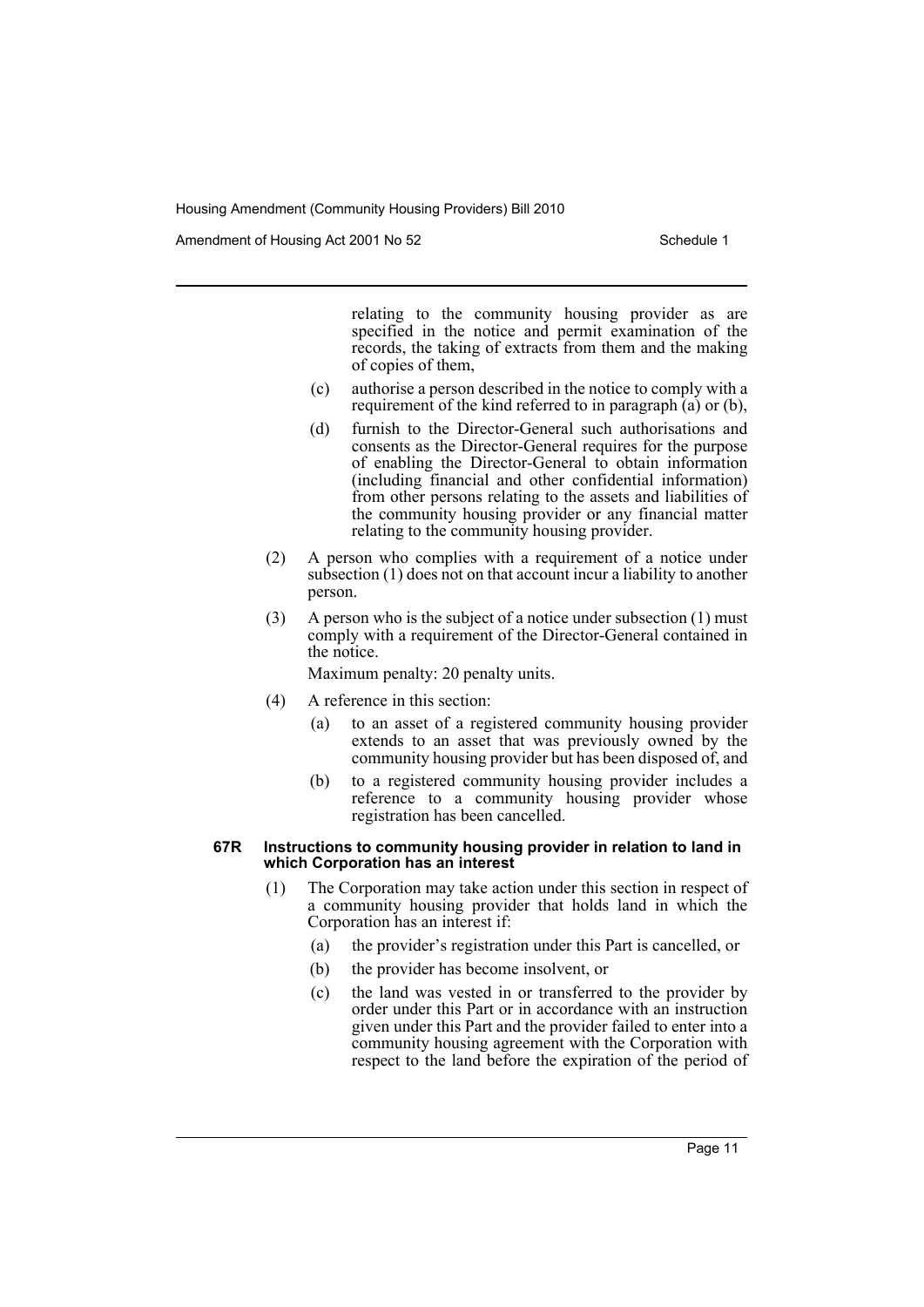40 days after that vesting or transfer or the expiration of such other period as may be prescribed by the regulations.

- (2) The Corporation may give instructions to a community housing provider or an officer of a community housing provider requiring:
	- (a) the transfer of land in which the Corporation has an interest so that it vests in the Corporation or in a specified registered community housing provider, or
	- (b) that a term or condition of a community housing agreement that is binding on the community housing provider be complied with.
- (3) A community housing provider or officer of a community housing provider to whom an instruction is given under this section must comply with the instruction.
- (4) Before giving an instruction under this section, the Corporation is to have regard to the following matters:
	- (a) the interests of any tenants of the community housing provider who may be affected,
	- (b) the interests of any creditors of the community housing provider who may be affected.
- (5) This section applies to land in which the Corporation has an interest only if the interest has been recorded under section  $67L(3)$ .

#### **67S Displacement of Corporations Act 2001 (Cth) and other relevant legislation**

(1) Sections 67Q and 67R are declared to be Corporations legislation displacement provisions for the purposes of section 5G of the *Corporations Act 2001* of the Commonwealth in relation to the provisions of that Act generally.

**Note.** Section 5G of the *Corporations Act 2001* of the Commonwealth enables a State to displace the operation of the provisions of the Corporations legislation of the Commonwealth in favour of provisions of State laws that are declared under State law to be Corporations legislation displacement provisions for the purposes of that section. See, in particular, section 5G (4), (5) and (11) of the *Corporations Act 2001* of the Commonwealth in relation to the displacement effected by this section.

(2) Sections 67Q and 67R prevail to the extent of any inconsistency with the *Associations Incorporation Act 1984*, the *Associations Incorporation Act 2009* and the *Co-operatives Act 1992*.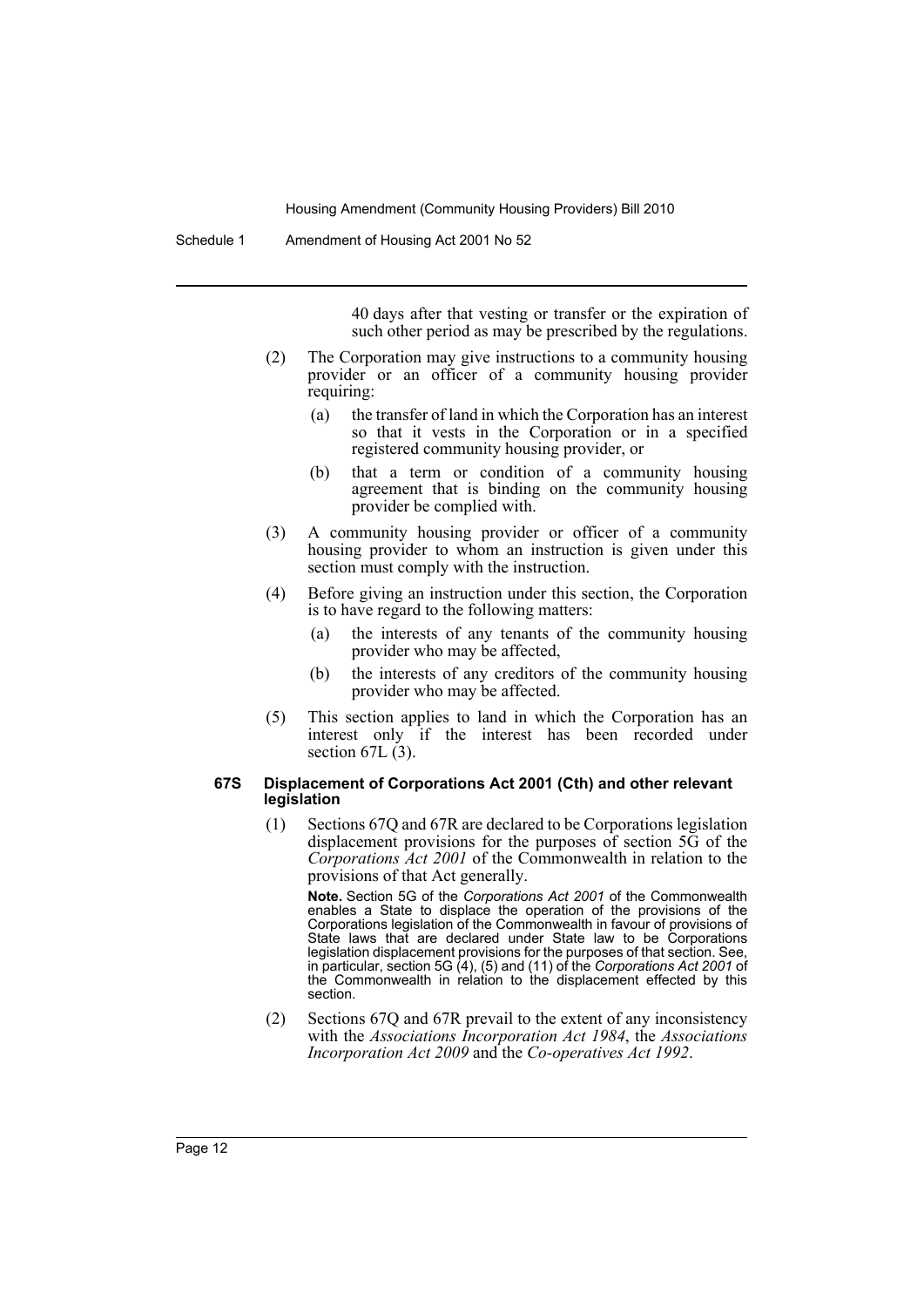Amendment of Housing Act 2001 No 52 Schedule 1

## **Division 6 Miscellaneous**

#### **67T Provisions relating to operation of Divisions 4 and 5**

- (1) Compensation is not payable to any person or body in connection with the operation of Division 4 or 5.
- (2) The operation of Division 4 or 5 is not to be regarded:
	- (a) as a breach of contract or confidence or otherwise as a civil wrong, or
	- (b) as a breach of any contractual provision prohibiting, restricting or regulating the assignment or transfer of assets, rights or liabilities, or
	- (c) as giving rise to any remedy by a party to an instrument, or as causing or permitting the termination of any instrument, because of a change in the beneficial or legal ownership of any asset, right or liability.
- (3) The operation of Division 4 or 5 is not to be regarded as an event of default under any contract or other instrument.
- (4) No attornment to a person in whom property is vested or to whom property is transferred under Division 4 or 5 by a lessee of the previous owner of the property is required.
- (5) The operation of Division 4 or 5 includes the making of an order under Division 4, the giving of instructions under Division 5 and the taking of any action in compliance with such instructions.

#### **67U No duty payable in relation to vestings or transfers under Act**

Duty under the *Duties Act 1997* is not chargeable for or in respect of:

- (a) a vesting or transfer of property effected under Division 4 or 5, or
- (b) anything certified by the Minister as having been done in consequence of such a vesting or transfer.

#### **67V No compensation payable by Crown**

- (1) Compensation is not payable by or on behalf of the Crown in connection with the operation of this Part.
- (2) Without limiting subsection (1), compensation is not payable by or on behalf of the Crown arising directly or indirectly from any of the following:
	- (a) the publication in the register kept under section 67C of any notice of intent to cancel registration,